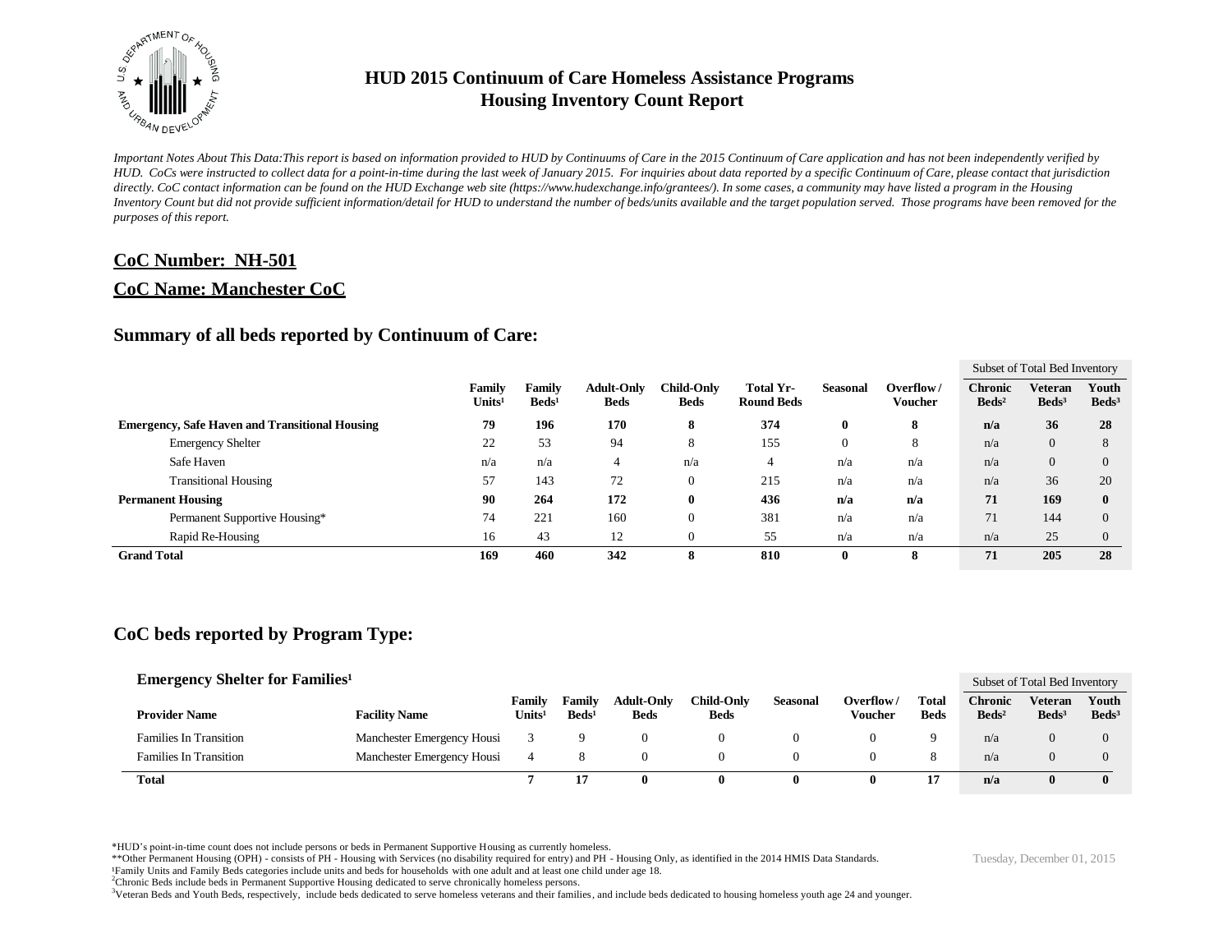

*Important Notes About This Data:This report is based on information provided to HUD by Continuums of Care in the 2015 Continuum of Care application and has not been independently verified by HUD. CoCs were instructed to collect data for a point-in-time during the last week of January 2015. For inquiries about data reported by a specific Continuum of Care, please contact that jurisdiction*  directly. CoC contact information can be found on the HUD Exchange web site (https://www.hudexchange.info/grantees/). In some cases, a community may have listed a program in the Housing *Inventory Count but did not provide sufficient information/detail for HUD to understand the number of beds/units available and the target population served. Those programs have been removed for the purposes of this report.*

| <b>Emergency Shelter for Mixed Populations</b>     |                                      |                              |                           |                                  |                                  |                  |                             |                             |                                   | Subset of Total Bed Inventory                   |                            |
|----------------------------------------------------|--------------------------------------|------------------------------|---------------------------|----------------------------------|----------------------------------|------------------|-----------------------------|-----------------------------|-----------------------------------|-------------------------------------------------|----------------------------|
| <b>Provider Name</b>                               | <b>Facility Name</b>                 | Family<br>Units <sup>1</sup> | Family<br>$\text{Beds}^1$ | <b>Adult-Only</b><br><b>Beds</b> | <b>Child-Only</b><br><b>Beds</b> | <b>Seasonal</b>  | Overflow/<br><b>Voucher</b> | <b>Total</b><br><b>Beds</b> | <b>Chronic</b><br>$\text{Beds}^2$ | <b>Veteran</b><br>Beds <sup>3</sup>             | Youth<br>Beds <sup>3</sup> |
| Families In Transition                             | <b>Lowell Street Specialty Emerg</b> | 9                            | 24                        | $\mathbf{1}$                     | $\mathbf{0}$                     | $\mathbf{0}$     | $\overline{0}$              | 25                          | n/a                               | $\Omega$                                        | $\overline{0}$             |
| Families In Transition                             | <b>Lowell Street Specialty Emerg</b> | $\mathbf{1}$                 | $\overline{c}$            | $\mathbf{0}$                     | $\boldsymbol{0}$                 | $\mathbf{0}$     | $\theta$                    | 2                           | n/a                               | $\overline{0}$                                  | $\overline{0}$             |
| <b>YWCA</b>                                        | <b>Emily's Place</b>                 | 5                            | 10                        | $\mathbf{1}$                     | $\mathbf{0}$                     | $\boldsymbol{0}$ | $\overline{0}$              | 11                          | n/a                               | $\overline{0}$                                  | 0                          |
| <b>Total</b>                                       |                                      | 15                           | 36                        | $\overline{2}$                   | $\bf{0}$                         | $\bf{0}$         | $\mathbf{0}$                | 38                          | n/a                               | $\bf{0}$                                        | $\bf{0}$                   |
| <b>Emergency Shelter for Adult Individuals</b>     |                                      |                              |                           |                                  |                                  |                  |                             |                             |                                   | Subset of Total Bed Inventory                   |                            |
| <b>Provider Name</b>                               | <b>Facility Name</b>                 | Family<br>Units <sup>1</sup> | Family<br>$\text{Beds}^1$ | <b>Adult-Only</b><br><b>Beds</b> | <b>Child-Only</b><br><b>Beds</b> | <b>Seasonal</b>  | Overflow/<br><b>Voucher</b> | <b>Total</b><br><b>Beds</b> | <b>Chronic</b><br>$\text{Beds}^2$ | <b>Veteran</b><br>$\text{Beds}^3$               | Youth<br>$\text{Beds}^3$   |
| New Horizons for New Hampshire                     | Shelter                              | $\theta$                     | $\mathbf{0}$              | 76                               | $\boldsymbol{0}$                 | $\mathbf{0}$     | 8                           | 84                          | n/a                               | $\overline{0}$                                  | $\overline{0}$             |
| New Horizons for New Hampshire                     | Angie's                              | $\mathbf{0}$                 | $\mathbf{0}$              | 16                               | $\mathbf{0}$                     | $\boldsymbol{0}$ | $\boldsymbol{0}$            | 16                          | n/a                               | $\overline{0}$                                  | 0                          |
| <b>Total</b>                                       |                                      | $\bf{0}$                     | $\bf{0}$                  | 92                               | $\bf{0}$                         | $\bf{0}$         | 8                           | 100                         | n/a                               | $\mathbf{0}$                                    | $\bf{0}$                   |
| <b>Emergency Shelter for Youth (Under 18 yrs.)</b> |                                      |                              |                           |                                  |                                  |                  |                             |                             |                                   |                                                 |                            |
|                                                    |                                      | Family                       | Family                    | <b>Adult-Only</b>                | <b>Child-Only</b>                | <b>Seasonal</b>  | Overflow/                   | <b>Total</b>                | <b>Chronic</b>                    | Subset of Total Bed Inventory<br><b>Veteran</b> | Youth                      |
| <b>Provider Name</b>                               | <b>Facility Name</b>                 | Units <sup>1</sup>           | $\text{Beds}^1$           | <b>Beds</b>                      | <b>Beds</b>                      |                  | <b>Voucher</b>              | <b>Beds</b>                 | $\text{Beds}^2$                   | $\text{Beds}^3$                                 | $\text{Beds}^3$            |
| Child and Family Services                          | <b>Basic Center Program</b>          | $\mathbf{0}$                 | $\mathbf{0}$              | $\mathbf{0}$                     | 8                                | $\mathbf{0}$     | $\overline{0}$              | 8                           | n/a                               | $\overline{0}$                                  | 8                          |
| <b>Total</b>                                       |                                      | $\bf{0}$                     | 0                         | $\mathbf{0}$                     | 8                                | $\mathbf{0}$     | $\mathbf 0$                 | 8                           | n/a                               | $\bf{0}$                                        | 8                          |
| Safe Haven Adult Individuals                       |                                      |                              |                           |                                  |                                  |                  |                             |                             |                                   | Subset of Total Bed Inventory                   |                            |
|                                                    |                                      | Family                       | Family                    | <b>Adult-Only</b>                | <b>Child-Only</b>                | <b>Seasonal</b>  | Overflow/                   | <b>Total</b>                | <b>Chronic</b>                    | <b>Veteran</b>                                  | Youth                      |
| <b>Provider Name</b>                               | <b>Facility Name</b>                 | Units <sup>1</sup>           | $\text{Beds}^1$           | <b>Beds</b>                      | <b>Beds</b>                      |                  | <b>Voucher</b>              | <b>Beds</b>                 | $\text{Beds}^2$                   | Beds <sup>3</sup>                               | Beds <sup>3</sup>          |
| <b>Helping Hands Outreach Ministries</b>           | Gendron House-Safe Haven             | $\mathbf{0}$                 | $\mathbf{0}$              | $\overline{4}$                   | n/a                              | n/a              | n/a                         | $\overline{4}$              | n/a                               | $\overline{0}$                                  | n/a                        |
| <b>Total</b>                                       |                                      | $\bf{0}$                     | 0                         | 4                                | $\mathbf{0}$                     | n/a              | n/a                         | $\overline{\mathbf{4}}$     | n/a                               | $\mathbf{0}$                                    | n/a                        |

\*HUD's point-in-time count does not include persons or beds in Permanent Supportive Housing as currently homeless.

\*\*Other Permanent Housing (OPH) - consists of PH - Housing with Services (no disability required for entry) and PH - Housing Only, as identified in the 2014 HMIS Data Standards.

¹Family Units and Family Beds categories include units and beds for households with one adult and at least one child under age 18.

<sup>2</sup>Chronic Beds include beds in Permanent Supportive Housing dedicated to serve chronically homeless persons.

<sup>3</sup>Veteran Beds and Youth Beds, respectively, include beds dedicated to serve homeless veterans and their families, and include beds dedicated to housing homeless youth age 24 and younger.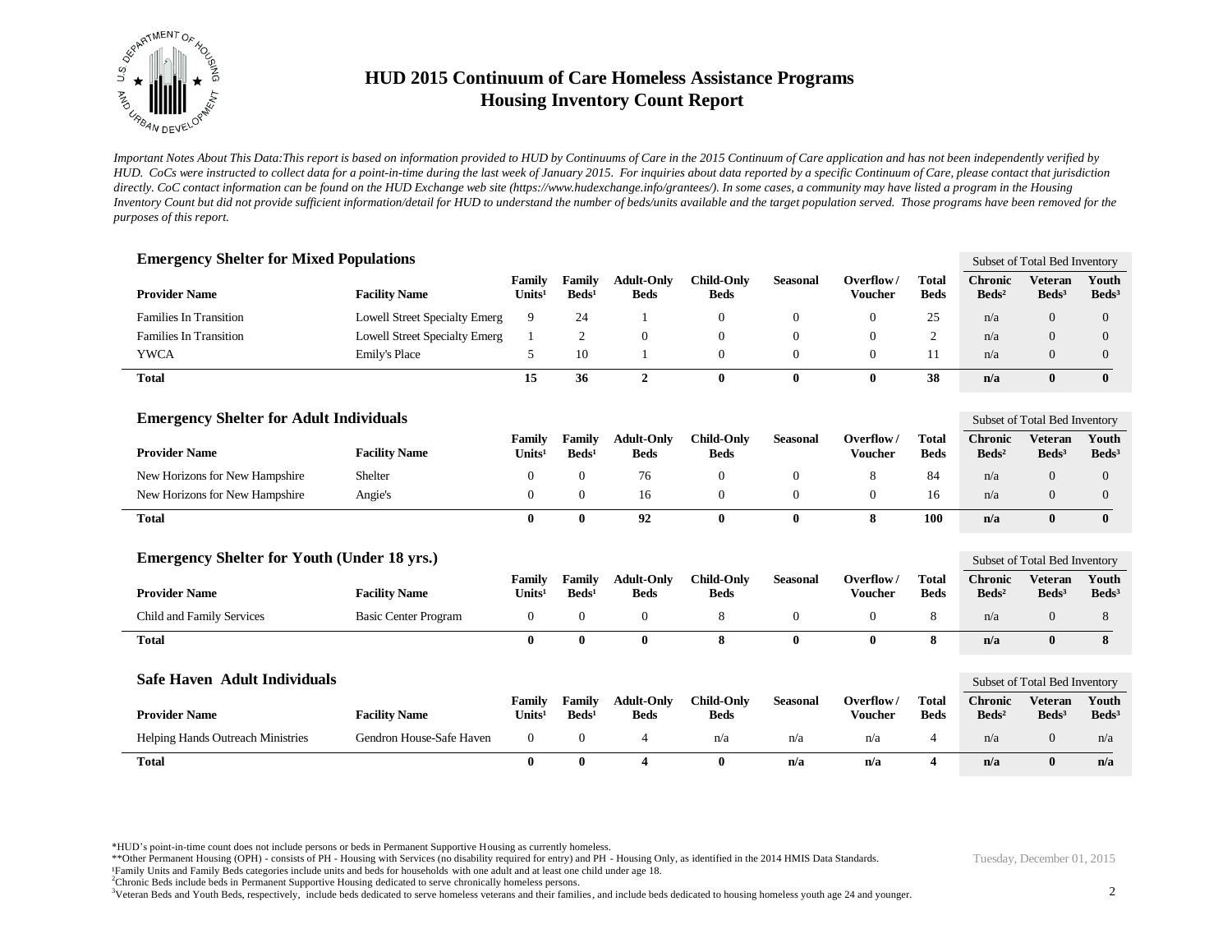

*Important Notes About This Data:This report is based on information provided to HUD by Continuums of Care in the 2015 Continuum of Care application and has not been independently verified by HUD. CoCs were instructed to collect data for a point-in-time during the last week of January 2015. For inquiries about data reported by a specific Continuum of Care, please contact that jurisdiction*  directly. CoC contact information can be found on the HUD Exchange web site (https://www.hudexchange.info/grantees/). In some cases, a community may have listed a program in the Housing *Inventory Count but did not provide sufficient information/detail for HUD to understand the number of beds/units available and the target population served. Those programs have been removed for the purposes of this report.*

| <b>Transitional Housing for Mixed Populations</b> |                                      |                              |                           |                                  |                           |                 |                      |                      |                                   | Subset of Total Bed Inventory |                          |  |
|---------------------------------------------------|--------------------------------------|------------------------------|---------------------------|----------------------------------|---------------------------|-----------------|----------------------|----------------------|-----------------------------------|-------------------------------|--------------------------|--|
| <b>Provider Name</b>                              | <b>Facility Name</b>                 | Family<br>Units <sup>1</sup> | Family<br>$\text{Beds}^1$ | <b>Adult-Only</b><br><b>Beds</b> | Child-Only<br><b>Beds</b> | <b>Seasonal</b> | Overflow/<br>Voucher | Total<br><b>Beds</b> | <b>Chronic</b><br>$\text{Beds}^2$ | Veteran<br>$\text{Beds}^3$    | Youth<br>$\text{Beds}^3$ |  |
| Child and Family Services                         | <b>Transitional Living Program (</b> | 6                            | 12                        | $\Omega$                         | $\theta$                  | n/a             | n/a                  | 12                   | n/a                               | $\overline{0}$                | 12                       |  |
| <b>Families In Transition</b>                     | Millyard II                          | 15                           | 33                        |                                  | $\boldsymbol{0}$          | n/a             | n/a                  | 38                   | n/a                               | $\overline{0}$                | $\Omega$                 |  |
| <b>Families In Transition</b>                     | <b>Family Willows Transitional</b>   | 12                           | 30                        | $\overline{0}$                   | $\theta$                  | n/a             | n/a                  | 30                   | n/a                               | $\overline{0}$                | $\Omega$                 |  |
| <b>Families In Transition</b>                     | Family Willows Transitional (        | 12                           | 37                        | $\Omega$                         | $\theta$                  | n/a             | n/a                  | 37                   | n/a                               | $\mathbf{0}$                  | 0                        |  |
| Harbor Homes, Inc.                                | VA - Somerville St. TH               |                              | 12                        | 14                               | $\theta$                  | n/a             | n/a                  | 26                   | n/a                               | 26                            | $\Omega$                 |  |
| The Way Home                                      | 214 Spruce Street                    |                              | 19                        | $\Omega$                         | $\overline{0}$            | n/a             | n/a                  | 19                   | n/a                               | $\Omega$                      | 0                        |  |
| Total                                             |                                      | 57                           | 143                       | 19                               | 0                         | n/a             | n/a                  | 162                  | n/a                               | 26                            | 12                       |  |

| <b>Transitional Housing for Adult Individuals</b> |                                      |                              |                             |                                  |                                  |                 |                      |                      |                                   |                              | Subset of Total Bed Inventory |  |  |
|---------------------------------------------------|--------------------------------------|------------------------------|-----------------------------|----------------------------------|----------------------------------|-----------------|----------------------|----------------------|-----------------------------------|------------------------------|-------------------------------|--|--|
| <b>Provider Name</b>                              | <b>Facility Name</b>                 | Family<br>Units <sup>1</sup> | Family<br>Beds <sup>1</sup> | <b>Adult-Only</b><br><b>Beds</b> | <b>Child-Only</b><br><b>Beds</b> | <b>Seasonal</b> | Overflow/<br>Voucher | Total<br><b>Beds</b> | <b>Chronic</b><br>$\text{Beds}^2$ | Veteran<br>Beds <sup>3</sup> | Youth<br>$\text{Beds}^3$      |  |  |
| Child and Family Services                         | <b>Transitional Living Program</b> ( | $\Omega$                     |                             |                                  | 0                                | n/a             | n/a                  | 8                    | n/a                               | 0                            |                               |  |  |
| <b>Families In Transition</b>                     | <b>Amherst Street</b>                |                              |                             |                                  | 0                                | n/a             | n/a                  | 9                    | n/a                               | 0                            | $\theta$                      |  |  |
| <b>Helping Hands Outreach Ministries</b>          | HHOC                                 |                              |                             | 26                               | O                                | n/a             | n/a                  | 26                   | n/a                               | 0                            | $\Omega$                      |  |  |
| Liberty House                                     | <b>Transitional Program</b>          |                              |                             | 10                               |                                  | n/a             | n/a                  | 10                   | n/a                               | 10                           | $\theta$                      |  |  |
| Total                                             |                                      | 0                            |                             | 53                               |                                  | n/a             | n/a                  | 53                   | n/a                               | 10                           |                               |  |  |

| <b>Permanent Supportive Housing for Families</b> <sup>1</sup> |                      |                              |                                  |                                  |                                  |                 |                      |                             |                                   | Subset of Total Bed Inventory     |                          |  |
|---------------------------------------------------------------|----------------------|------------------------------|----------------------------------|----------------------------------|----------------------------------|-----------------|----------------------|-----------------------------|-----------------------------------|-----------------------------------|--------------------------|--|
| <b>Provider Name</b>                                          | <b>Facility Name</b> | Family<br>Units <sup>1</sup> | <b>Family</b><br>$\text{Beds}^1$ | <b>Adult-Only</b><br><b>Beds</b> | <b>Child-Only</b><br><b>Beds</b> | <b>Seasonal</b> | Overflow/<br>Voucher | <b>Total</b><br><b>Beds</b> | <b>Chronic</b><br>$\text{Beds}^2$ | <b>Veteran</b><br>$\text{Beds}^3$ | Youth<br>$\text{Beds}^3$ |  |
| <b>Families In Transition</b>                                 | Hayward St. PSH      |                              | 10                               |                                  |                                  | n/a             | n/a                  | 10                          |                                   |                                   | $\theta$                 |  |
| <b>Families In Transition</b>                                 | <b>Spruce Street</b> |                              |                                  |                                  |                                  | n/a             | n/a                  |                             |                                   |                                   | $\theta$                 |  |
| Total                                                         |                      |                              | 23                               |                                  |                                  | n/a             | n/a                  | 23                          |                                   | $_{0}$                            | $\mathbf{0}$             |  |

\*HUD's point-in-time count does not include persons or beds in Permanent Supportive Housing as currently homeless.

\*\*Other Permanent Housing (OPH) - consists of PH - Housing with Services (no disability required for entry) and PH - Housing Only, as identified in the 2014 HMIS Data Standards.

<sup>2</sup>Chronic Beds include beds in Permanent Supportive Housing dedicated to serve chronically homeless persons.

<sup>3</sup>Veteran Beds and Youth Beds, respectively, include beds dedicated to serve homeless veterans and their families, and include beds dedicated to housing homeless youth age 24 and younger.

¹Family Units and Family Beds categories include units and beds for households with one adult and at least one child under age 18.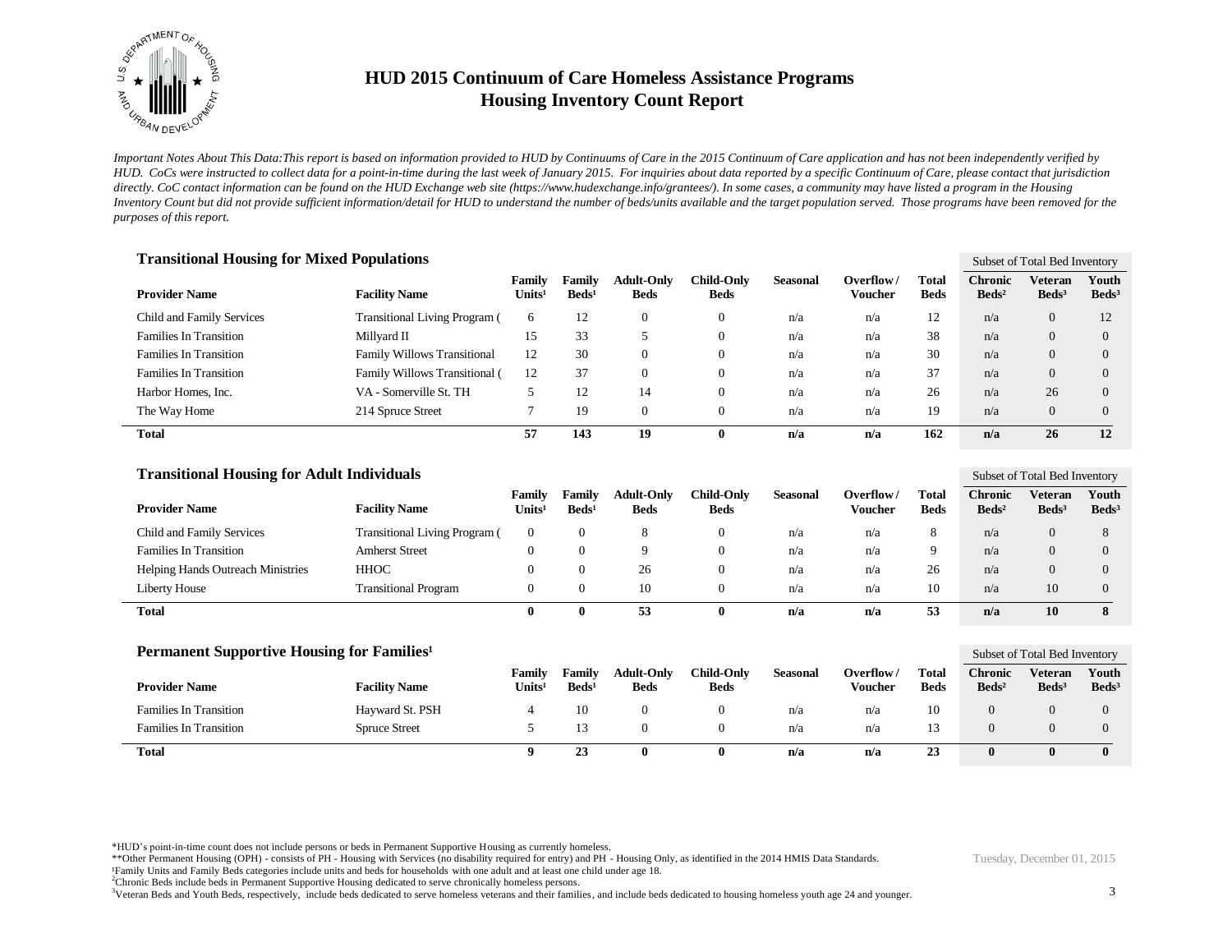

*Important Notes About This Data:This report is based on information provided to HUD by Continuums of Care in the 2015 Continuum of Care application and has not been independently verified by HUD. CoCs were instructed to collect data for a point-in-time during the last week of January 2015. For inquiries about data reported by a specific Continuum of Care, please contact that jurisdiction*  directly. CoC contact information can be found on the HUD Exchange web site (https://www.hudexchange.info/grantees/). In some cases, a community may have listed a program in the Housing *Inventory Count but did not provide sufficient information/detail for HUD to understand the number of beds/units available and the target population served. Those programs have been removed for the purposes of this report.*

| Permanent Supportive Housing for Mixed Populations |                             |                              |                           |                           |                                  |                 |                             |                      | Subset of Total Bed Inventory       |                              |                            |
|----------------------------------------------------|-----------------------------|------------------------------|---------------------------|---------------------------|----------------------------------|-----------------|-----------------------------|----------------------|-------------------------------------|------------------------------|----------------------------|
| <b>Provider Name</b>                               | <b>Facility Name</b>        | Family<br>Units <sup>1</sup> | Family<br>$\text{Beds}^1$ | <b>Adult-Only</b><br>Beds | <b>Child-Only</b><br><b>Beds</b> | <b>Seasonal</b> | Overflow/<br><b>Voucher</b> | Total<br><b>Beds</b> | <b>Chronic</b><br>Beds <sup>2</sup> | Veteran<br>Beds <sup>3</sup> | Youth<br>Beds <sup>3</sup> |
| <b>Families In Transition</b>                      | The Family Mill PHP         | 12                           | 32                        | 3                         | $\theta$                         | n/a             | n/a                         | 35                   | $\overline{0}$                      | $\overline{0}$               | $\overline{0}$             |
| <b>Families In Transition</b>                      | The Family Mill NHHFA       |                              | C                         | $\theta$                  | $\boldsymbol{0}$                 | n/a             | n/a                         | 5                    | $\theta$                            | $\mathbf{0}$                 | $\overline{0}$             |
| <b>Families In Transition</b>                      | Millyard I                  | 10                           | 24                        | $\overline{2}$            | $\theta$                         | n/a             | n/a                         | 26                   | $\overline{0}$                      | $\overline{0}$               | $\theta$                   |
| <b>Families In Transition</b>                      | Belmont Street (non-HUD)    |                              | 3                         | $\mathbf{0}$              | $\theta$                         | n/a             | n/a                         | 3                    | $\overline{0}$                      | $\overline{0}$               | $\overline{0}$             |
| <b>Families In Transition</b>                      | Family Mill PHPVII(a)       |                              | 2                         | $\theta$                  | $\overline{0}$                   | n/a             | n/a                         | $\overline{2}$       | $\theta$                            | $\overline{0}$               | $\overline{0}$             |
| <b>Families In Transition</b>                      | <b>Belmont Street PHPVI</b> |                              | 17                        | $\theta$                  | $\theta$                         | n/a             | n/a                         | 17                   | $\overline{0}$                      | $\overline{0}$               | $\Omega$                   |
| Harbor Homes, Inc.                                 | VA - Somerville St PSH      |                              | 2                         |                           | $\theta$                         | n/a             | n/a                         |                      | $\theta$                            | 7                            | $\overline{0}$             |
| The Way Home                                       | Your Way Home I             | $\mathbf{0}$                 | $\mathbf{0}$              | 5                         | $\overline{0}$                   | n/a             | n/a                         | 5                    | 5                                   | $\overline{0}$               | $\overline{0}$             |
| The Way Home                                       | VASH - Hanover Hall PSH     | 3                            | 15                        | $\theta$                  | $\theta$                         | n/a             | n/a                         | 15                   | 15                                  | 15                           | $\Omega$                   |
| The Way Home                                       | Your Way Home VII           | 3                            | 8                         | 8                         | $\theta$                         | n/a             | n/a                         | 16                   | 16                                  | $\overline{0}$               | $\theta$                   |
| The Way Home                                       | 224 Spruce Street           | 3                            | 18                        | $\theta$                  | $\theta$                         | n/a             | n/a                         | 18                   | $\theta$                            | $\overline{0}$               | $\theta$                   |
| <b>VA Medical Center</b>                           | <b>VASH Vouchers</b>        | 23                           | 72                        | 44                        | $\theta$                         | n/a             | n/a                         | 116                  | $\overline{0}$                      | 116                          | $\Omega$                   |
| <b>Total</b>                                       |                             | 65                           | 198                       | 67                        | $\bf{0}$                         | n/a             | n/a                         | 265                  | 36                                  | 138                          | $\mathbf{0}$               |

#### **Permanent Supportive Housing for Mixed Populations**

\*HUD's point-in-time count does not include persons or beds in Permanent Supportive Housing as currently homeless.

\*\*Other Permanent Housing (OPH) - consists of PH - Housing with Services (no disability required for entry) and PH - Housing Only, as identified in the 2014 HMIS Data Standards. ¹Family Units and Family Beds categories include units and beds for households with one adult and at least one child under age 18.

<sup>2</sup>Chronic Beds include beds in Permanent Supportive Housing dedicated to serve chronically homeless persons.

<sup>3</sup>Veteran Beds and Youth Beds, respectively, include beds dedicated to serve homeless veterans and their families, and include beds dedicated to housing homeless youth age 24 and younger.